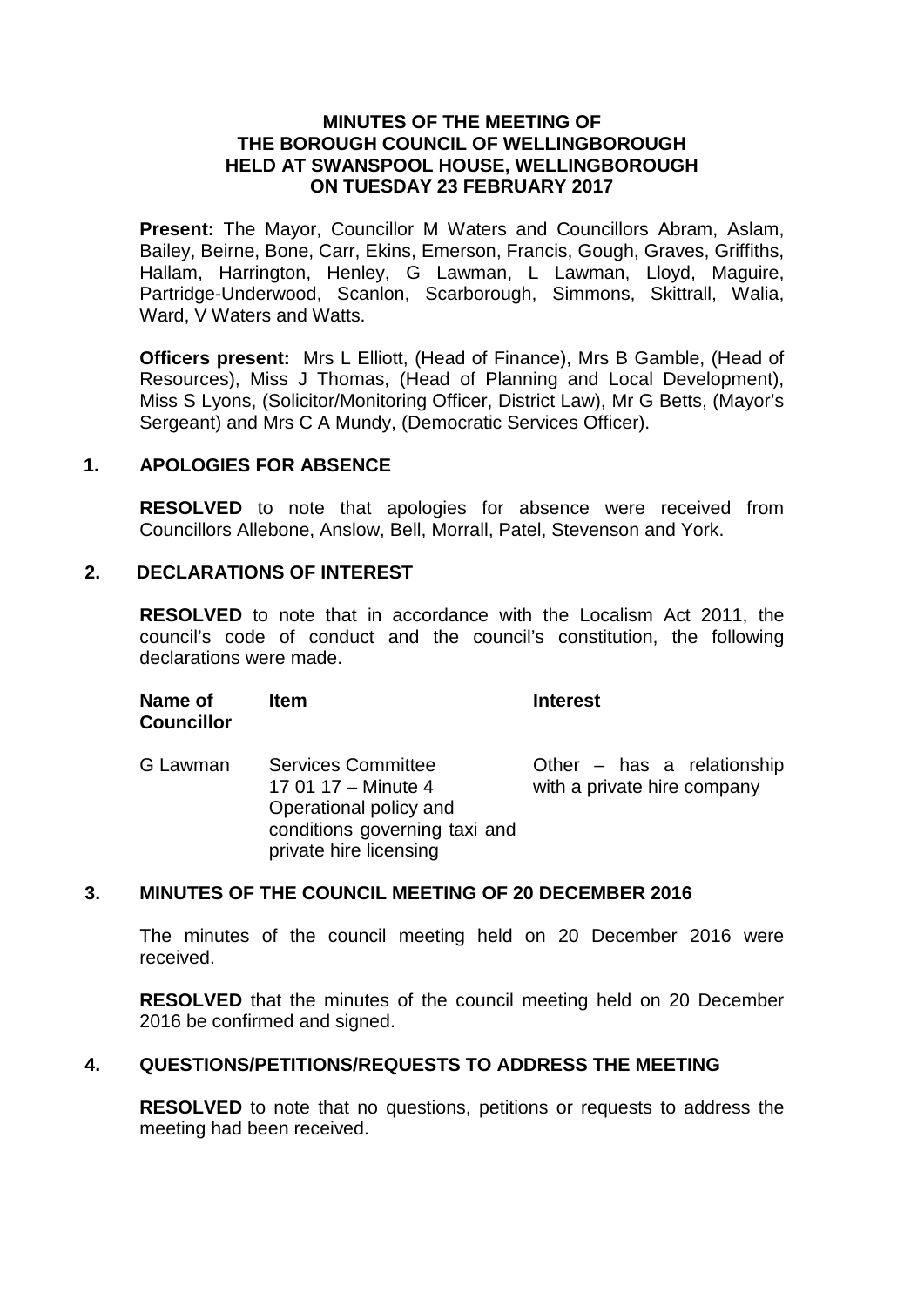# **5. MINUTES TO NOTE**

The minutes of the following meetings were received to note:

| 16 December 2016 |
|------------------|
| 27 January 2017  |
| 14 December 2016 |
| 11 January 2017  |
|                  |

**RESOLVED** that the minutes of the above meetings be noted.

#### **6. SERVICES COMMITTEE – 17 JANUARY 2017**

The minutes of the Services Committee of 17 January 2017 were received.

**RESOLVED** that the minutes of the Services Committee of 17 January 2017 be adopted.

# **7. DEVELOPMENT COMMITTEE – 30 JANUARY 2017**

The minutes of the development committee of 30 January 2017 were received.

#### **RESOLVED** that:

- (i) the Mears Ashby village Design Statement be adopted as a Supplementary Planning Document;
- (ii) the minutes of the development committee of 30 January 2017 be adopted.

# **8. REPORT OF THE RESOURCES COMMITTEE OF 1 FEBRUARY 2017**

The minutes of the resources committee of 1 February 2017 were received.

The leader referred to minute 5: the revenue budget 2017-18 and the medium term financial strategy projections, and presented the budget to council.

This was the first occasion that he had presented the budget as leader and he stated that the setting of the budget and council tax each year was one of the most challenging and demanding tasks that councillors had to undertake as it affected every resident in some way.

This year councillors had chosen to protect services and had agreed to use just over £1m of reserves to fund the shortfall in funding, ensuring the same level of services are provided to residents whilst planning longer term solutions.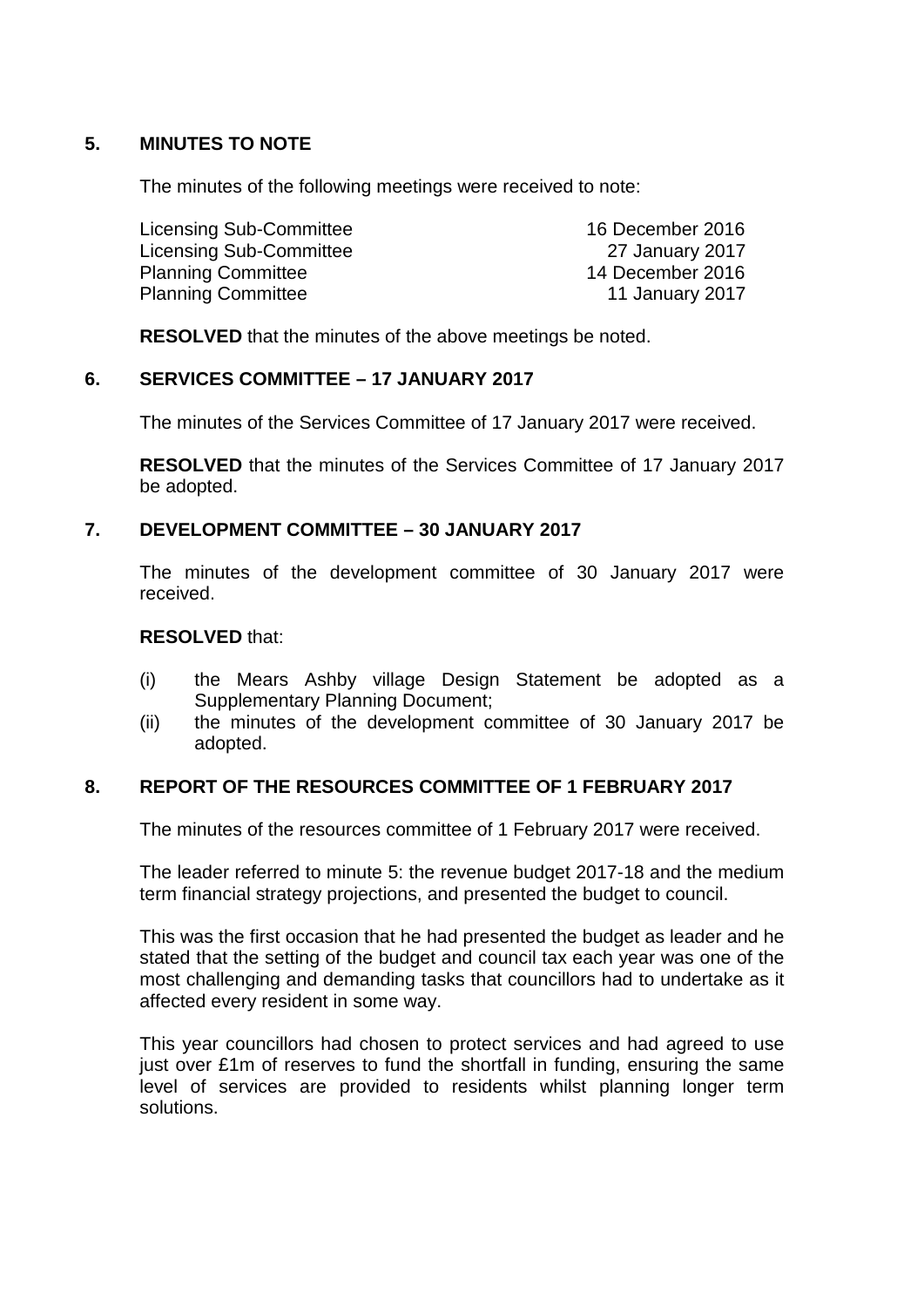He also noted that the reserves would not last forever and needed to be used wisely, whilst making sure that the council's capital reserves are used for the benefit of the whole borough.

 He was concerned that the pressures facing the council continued to grow, with funding from central government falling at a rapid pace. The finance statement confirmed significant reductions and the need to make local efficiencies and savings to raise more income locally ourselves, helping to move away from the reliance on reserves to support the services we deliver.

Projects to increase income, such as the new crematorium were being implemented and having an effect. Over the coming year more savings and efficiencies would be needed, and more projects delivered to increase income whilst meeting the needs of residents.

To make sure the council would have the right level of income for the coming and future years, in order to protect services for residents, he recommended an increase in council tax by the maximum permitted under government policy: a £5 increase to the average band D council tax for 2017/18, being less than 10p a week. The government's estimates of our spending power would have assumed we would do this.

He reminded members that the council would retain one of the lowest council tax charges in the country, and will continue to provide tax payers with excellent value for money as well as good quality services, supporting them when they need it whilst at the same time providing a sustainable future for the council.

The leader commended the budget to council. This was seconded by Councillor Scarborough, Leader of the Opposition.

Councillor Scarborough spoke in relation to the proposal and, whilst not wishing to increase council tax, he concurred that this was the correct approach and would be supporting the budget.

The leader thanked Councillor Scarborough for his support.

In accordance with the Local Authorities (Standing Orders) (England) (Amendment) Regulations 2014 the following votes were cast:

For: Councillors Abram, Aslam, Bailey, Beirne, Bone, Carr, Ekins, Emerson, Francis, Gough, Graves, Griffiths, Hallam, Harrington, Henley, G Lawman, L Lawman, Lloyd, Maguire, Partridge-Underwood, Scanlon, Scarborough, Simmons, Skittrall, Walia, Ward, V Waters and Watts.(no. 28);

Against: None (no. 0);

Abstention: None (no. 0);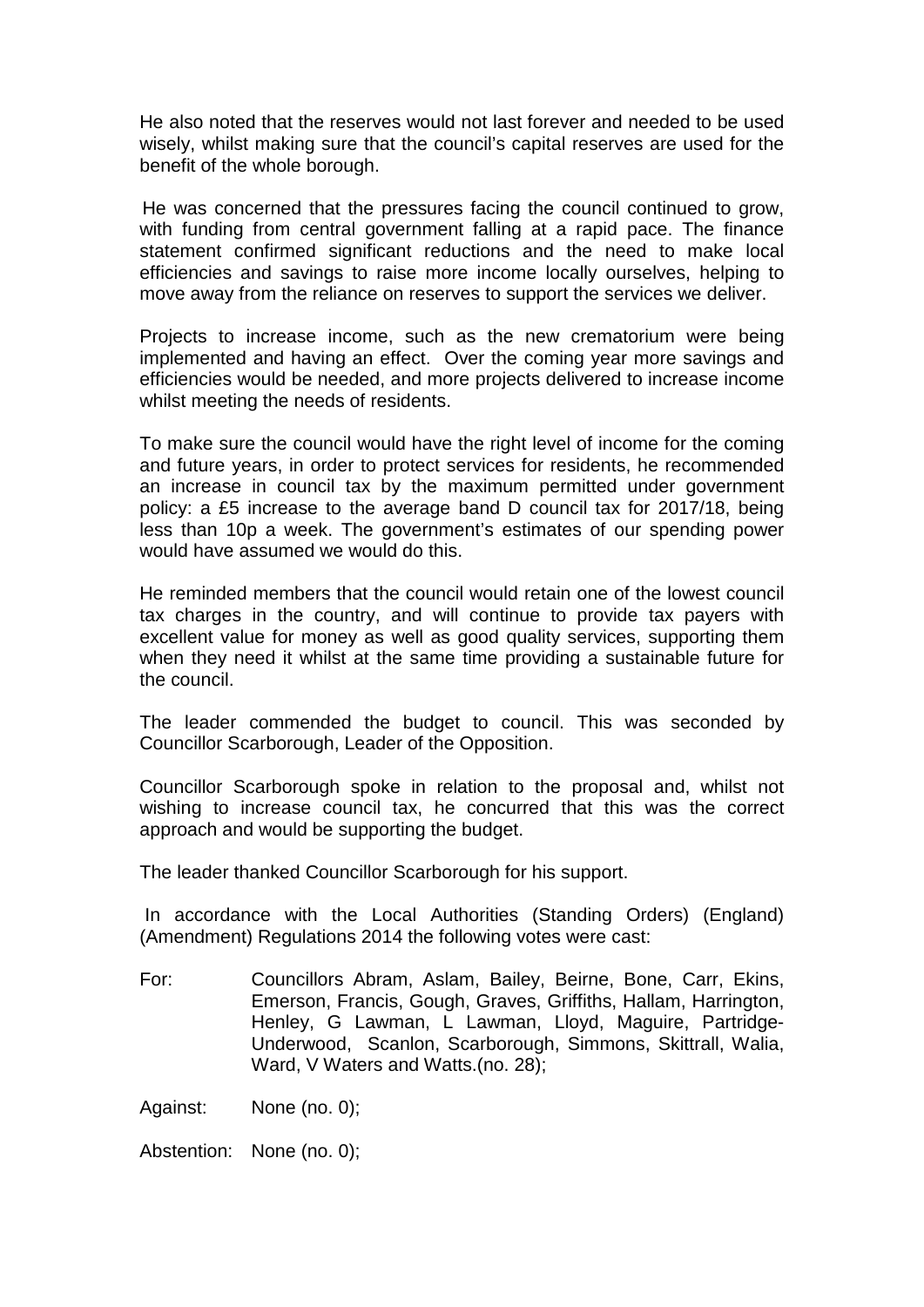Absent: Councillors Allebone, Anslow, Bell, Morrall, Patel, Stevenson and York (no.7)

The motion was declared carried.

**RESOLVED** that approval be given:

- (i) to the Pay Policy Statement 2017/18 for publication;
- (ii) to the capital funding being made available for the financial years 2017- 18 to 2021-22 as detailed in the report;
- (iii) in principle, to the list of capital schemes awaiting information, as detailed in the report, to enable schemes to be released into the capital programme at a later date, in line with the council decision making policy, as soon as the information to progress the scheme is received;
- (iv) to an increase in the council's average Band D council tax in 2017-18 of £5 (4.96%), as allowed within the referendum levels announced;
- (v) to the following increases in the council's Band D council tax in 2018- 19 to 2020-21, subject to meeting referendum criteria:
	- (a) 2018-19: £5.00 (4.73%);
	- (b) 2019-20: £5.00 (4.52%);
	- (c) 2020-21: £2.30 (1.99%);
- (vi) to funding from reserves, in principle, should it be required following a decision of a future services committee (in relation to the operation of Wollaston Household Waste Recycling Centre within 2017-18);
- (vii) to the revenue budget for 2017-18, and the financial plan, as detailed in the report;
- (viii) to the fees and charges schedule 2017-18;
- (ix) to opt-in to the national sector led appointment of external auditors as detailed in the report;
- (x) to the adoption of the minutes of the resources committee of 1 February 2017.

# **10. REPORT OF THE PARTNERSHIPS AND PERFORMANCE COMMITTEE OF 6 FEBRUARY 2017**

The minutes of the partnerships and performance committee of 6 February 2017 were received.

**RESOLVED** that the minutes of the partnerships and performance committee of 6 February 2017 be adopted.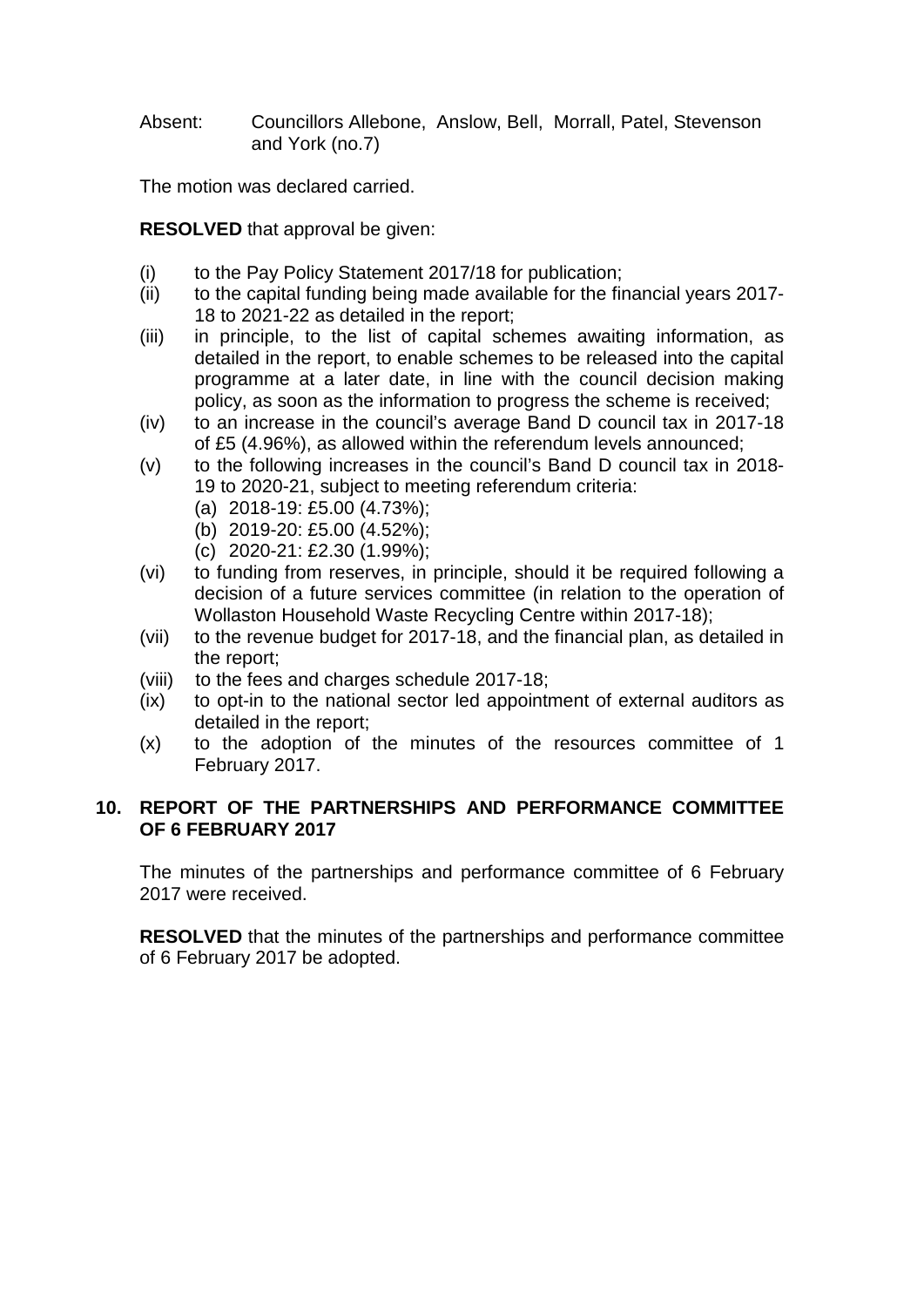# **11. MEMBERS' QUESTIONS AND/OR MOTIONS**

**RESOLVED** to note that no questions or motions had been received.

# **12. COUNCIL TAX 2017-18**

The annexed circulated report of the Head of Finance was received in relation to the calculation and setting of the council tax for 2017-18.

Councillor Griffiths put the proposition to the meeting and this was seconded by Councillor Scarborough.

On being put to the vote the motion was declared carried with the following votes:

- For: Councillors Abram, Aslam, Bailey, Beirne, Bone, Carr, Ekins, Emerson, Francis, Gough, Graves, Griffiths, Hallam, Harrington, Henley, G Lawman, L Lawman, Lloyd, Maguire, Partridge-Underwood, Scanlon, Scarborough, Simmons, Skittrall, Walia, Ward, V Waters and Watts.(no. 28);
- Against: None (no. 0);
- Abstention: None (no. 0);
- Absent: Councillors Allebone, Anslow, Bell Morrall, Patel, Stevenson and York (no.7)

The motion was declared carried.

# **RESOLVED** that:

- 1. the recommendations of the Resources Committee in relation to the Revenue Estimates 2017-18 be approved.
- 2. (a) That it be noted that at its meeting on the 19 January 2016, the council calculated the amount of 23,849 as its council tax base for the year 2017-18, in accordance with regulation 3 of the Local Authorities (Calculation of Council Tax Base) Regulations 1992, made under Section 33(5) of the Local Government Finance Act 1992.

(b) That the following amounts are calculated by the council, in accordance with regulation 6 of the Local Authorities (Calculation of Council Tax Base) Regulations 1992, as the amounts of council tax base for the year 2017-18 for dwellings in those parts of its area to which one or more special items relate (*Tax base for parishes and Wellingborough special expenses)*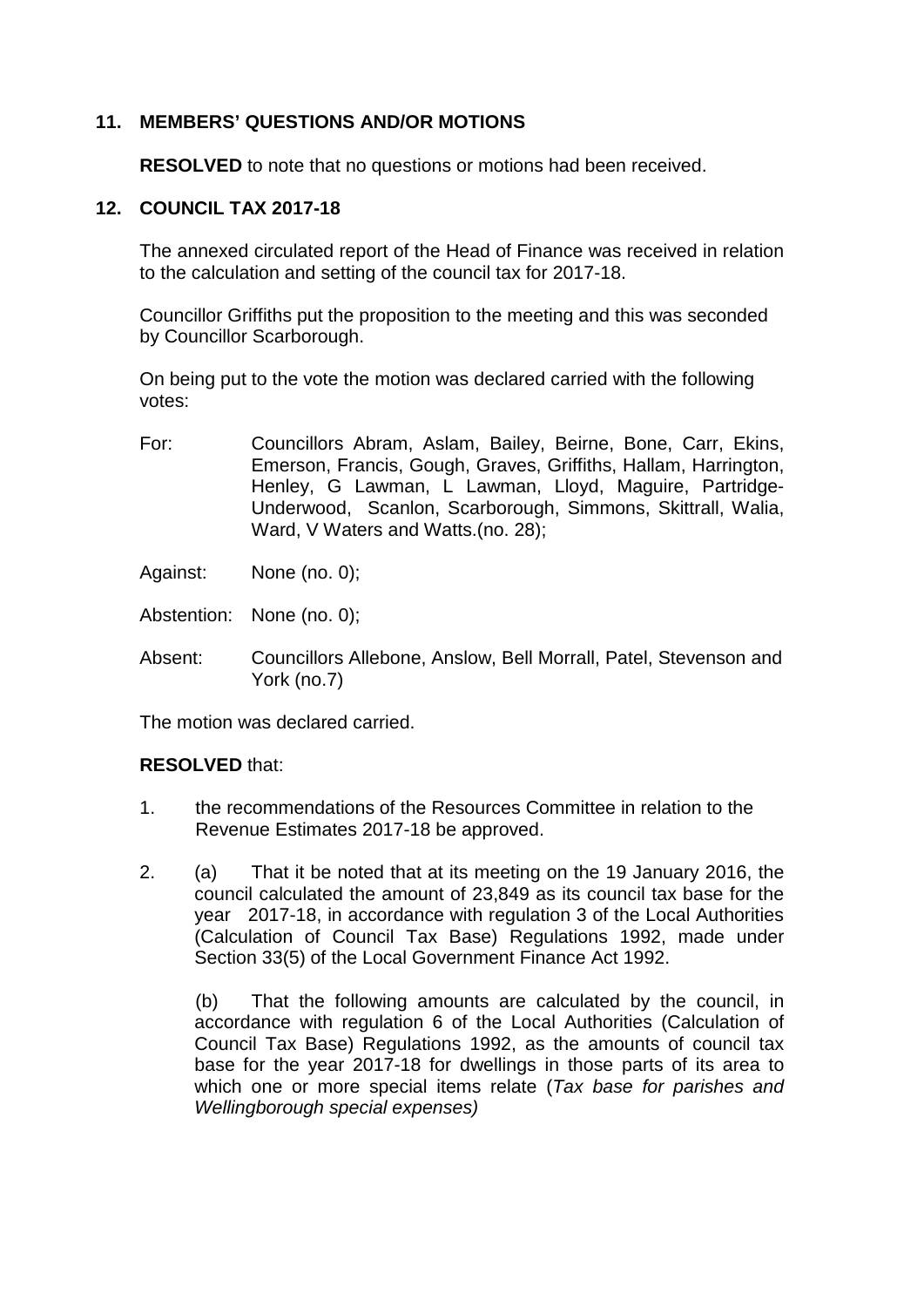| <b>Parish of</b>       | Tax Base |
|------------------------|----------|
| <b>Bozeat</b>          | 756      |
| Great                  |          |
| Doddington             | 491      |
| <b>Earls Barton</b>    | 1,936    |
| <b>Easton Maudit</b>   | 41       |
| Ecton                  | 231      |
| Finedon                | 1,434    |
| Grendon                | 242      |
| Hardwick               | 44       |
| <b>Great Harrowden</b> | 43       |
| Little Harrowden       | 333      |
| <b>Irchester</b>       | 1,497    |
| Isham                  | 315      |
| <b>Mears Ashby</b>     | 232      |
| Orlingbury             | 232      |
| <b>Strixton</b>        | 15       |
| Sywell                 | 365      |
| Wilby                  | 216      |
| Wollaston              | 1,196    |
| Wellingborough         | 14,230   |
| Total                  | 23,849   |

- 3. That the following amounts be now calculated by the council for the year 2017- 18 in accordance with Sections 32 to 36 of the Local Government Finance Act 1992:-
	- (a) £44,978,395 being the aggregate of the amounts which the council estimates for the items set out in Section 31A (2) of the Act taking into account all precepts issued to it by parish councils.
	- (b) £41,112,555 being the aggregate of the amounts which the council estimates for the items set out in Section 31A (3) of the Act.
	- (c) £3,865,840 being the amount by which the aggregate at 3(a) above exceeds the aggregate at 3(b) above, calculated by the council in accordance with Section 31A(4) of the Act as its council tax requirement for the year. (Item R in the formula in Section 31B of the Act).
	- (d) £162.10 being the amount at 3(c) above (Item R), all divided by Item T (1(a) above), calculated by the council, in accordance with Section 31B of the Act, as the basic amount of its council tax for the year (including Parish precepts).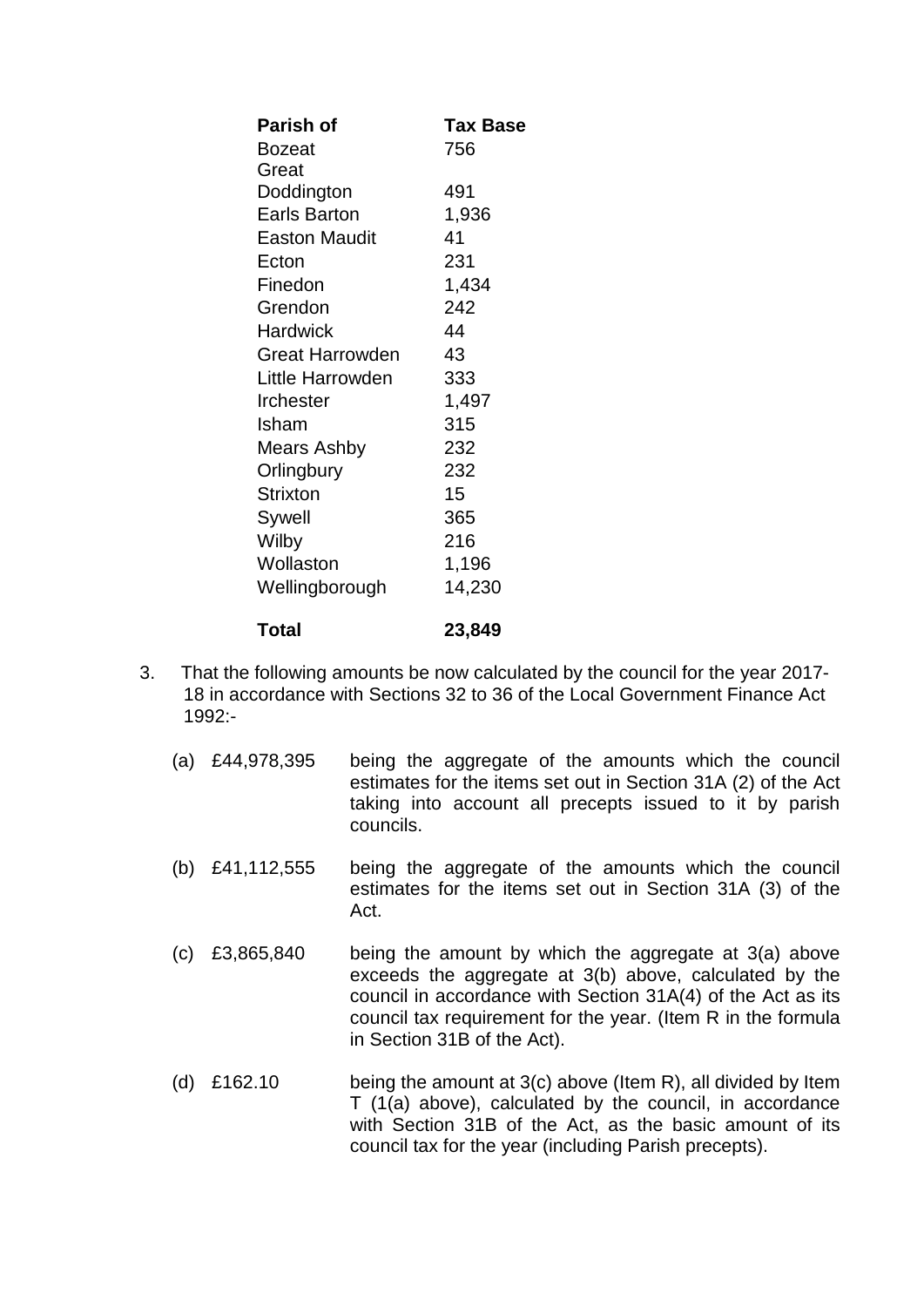- (e) £1,344,760 being the aggregate amount of all special items referred to in Section 34(1) of the Act (as per the attached Appendix B).
- (f)  $£105.71$  being the amount at 3(d) above less the result given by dividing the amount at 3(e) above by Item T (1(a) above), calculated by the council, in accordance with Section 34(2) of the Act, as the basic amount of its council tax for the year for dwellings in those parts of its area to which no parish precept relates.

#### (g) **Part of the council's area**

| Parish of            | £     |
|----------------------|-------|
| Bozeat               | 40.92 |
| Great Doddington     | 50.92 |
| <b>Earls Barton</b>  | 53.96 |
| <b>Easton Maudit</b> | 23.78 |
| Ecton                | 52.94 |
| Finedon              | 38.64 |
| Grendon              | 59.32 |
| Hardwick             | 36.36 |
| Great Harrowden      | 34.88 |
| Little Harrowden     | 62.47 |
| <b>Irchester</b>     | 59.61 |
| Isham                | 71.43 |
| Mears Ashby          | 45.26 |
| Orlingbury           | 31.96 |
| <b>Strixton</b>      | 93.33 |
| Sywell               | 64.38 |
| Wilby                | 43.98 |
| Wollaston            | 58.91 |
| Wellingborough       | 59.24 |

The amounts stated in column 5 of the Schedule 1 (attached) given by adding to the amount at 3(f) above the amounts of the special item or items relating to dwellings in those parts of the council's area specified in column1 of Schedule 1 divided in each case by the amount at 1(a) above, calculated by the council, in accordance with Section 34(3) of the Act, as the basic amounts of its council tax for the year for dwellings in those parts of its area set out in column 1 of Schedule 1 (attached) to which one or more special items relate. *(Council tax at Band D for those parishes that have issued a precept and Wellingborough special expenses added to this council's council tax.)*

# (h) Valuation Bands

being the amounts given by multiplying the amount at 3(f) and 3(g)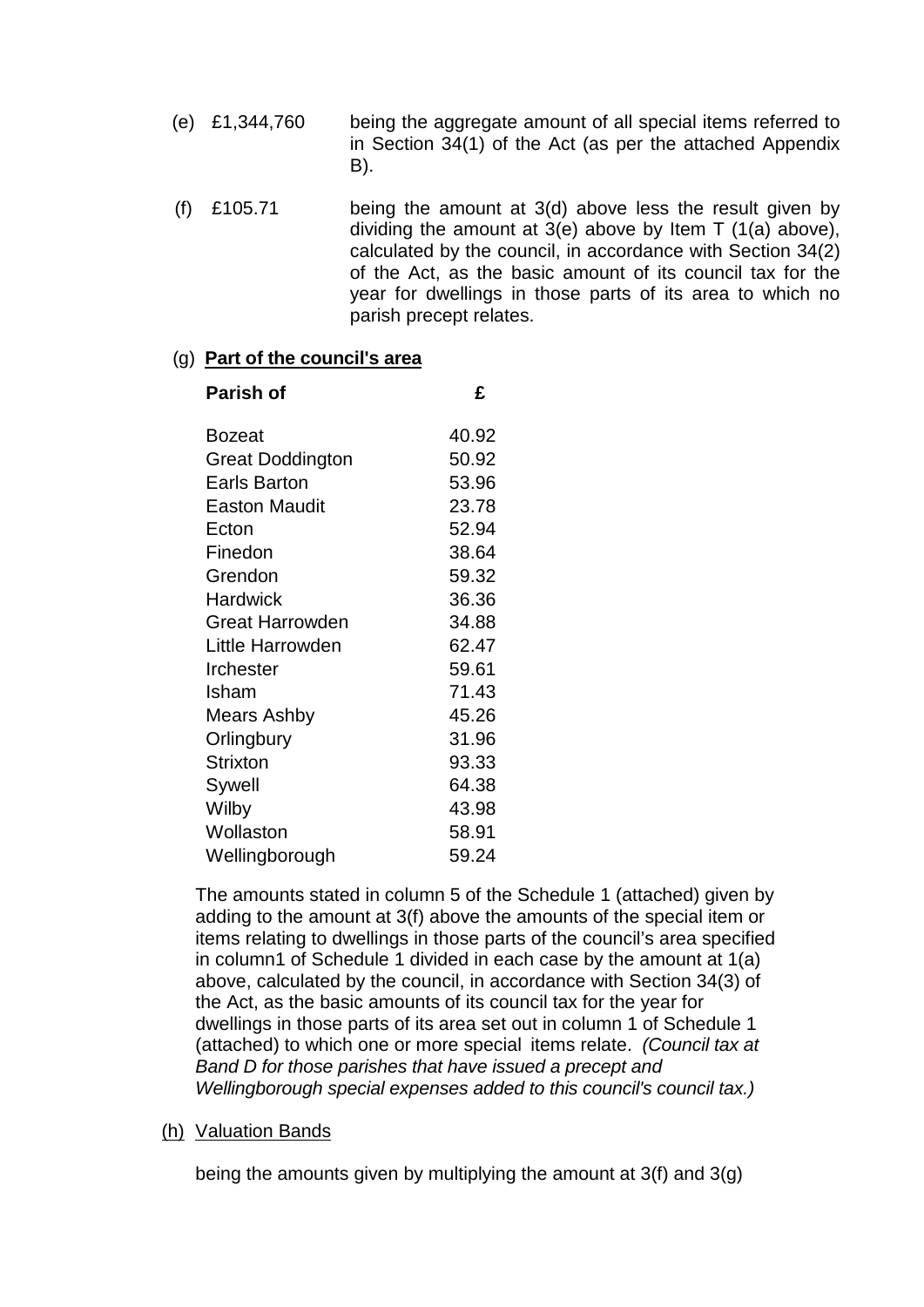above by the number, which in the proportion set out in Section 5(1) of the Act, is applicable to dwellings listed in a particular valuation band divided by the number which in that proportion is applicable to dwellings listed in valuation band D, calculated by the council, in accordance with Section 36(1) of the Act, as the amounts to be taken into account for the year in respect of categories of dwellings listed in different valuation bands. *(This council and each parish council's combined council tax for each council tax band and which will appear on the council tax bill).*

|                      | A      | B      | C      | D      | E      | F      | G      | н      |
|----------------------|--------|--------|--------|--------|--------|--------|--------|--------|
|                      | £      | £      | £      | £      | £      | £      | £      | £      |
| Bozeat               | 97.75  | 114.05 | 130.33 | 146.63 | 179.21 | 211.80 | 244.38 | 293.26 |
| <b>Gt Doddington</b> | 104.42 | 121.82 | 139.22 | 156.63 | 191.44 | 226.24 | 261.05 | 313.26 |
| Earls Barton         | 106.44 | 124.19 | 141.92 | 159.67 | 195.15 | 230.63 | 266.11 | 319.34 |
| <b>Easton Maudit</b> | 86.32  | 100.72 | 115.10 | 129.49 | 158.26 | 187.04 | 215.81 | 258.98 |
| Ecton                | 105.76 | 123.40 | 141.02 | 158.65 | 193.90 | 229.16 | 264.41 | 317.30 |
| Finedon              | 96.23  | 112.27 | 128.31 | 144.35 | 176.43 | 208.50 | 240.58 | 288.70 |
| Grendon              | 110.02 | 128.36 | 146.69 | 165.03 | 201.70 | 238.37 | 275.05 | 330.06 |
| Hardwick             | 94.71  | 110.50 | 126.28 | 142.07 | 173.64 | 205.21 | 236.78 | 284.14 |
| Gt Harrowden         | 93.72  | 109.35 | 124.96 | 140.59 | 171.83 | 203.07 | 234.31 | 281.18 |
| Lt Harrowden         | 112.12 | 130.81 | 149.49 | 168.18 | 205.55 | 242.92 | 280.30 | 336.36 |
| Irchester            | 110.21 | 128.58 | 146.95 | 165.32 | 202.06 | 238.79 | 275.53 | 330.64 |
| Isham                | 118.09 | 137.78 | 157.45 | 177.14 | 216.50 | 255.87 | 295.23 | 354.28 |
| Mears Ashby          | 100.64 | 117.42 | 134.19 | 150.97 | 184.52 | 218.07 | 251.61 | 301.94 |
| Orlingbury           | 91.78  | 107.08 | 122.37 | 137.67 | 168.26 | 198.85 | 229.45 | 275.34 |
| Strixton             | 132.69 | 154.81 | 176.92 | 199.04 | 243.27 | 287.50 | 331.73 | 398.08 |
| Sywell               | 113.39 | 132.29 | 151.19 | 170.09 | 207.89 | 245.68 | 283.48 | 340.18 |
| Wilby                | 99.79  | 116.43 | 133.05 | 149.69 | 182.95 | 216.22 | 249.48 | 299.38 |
| Wollaston            | 109.74 | 128.04 | 146.32 | 164.62 | 201.20 | 237.78 | 274.36 | 329.24 |
| Wellingborough       | 109.96 | 128.30 | 146.62 | 164.95 | 201.60 | 238.26 | 274.91 | 329.90 |

4. That it be noted that for the year 2017/18 the major precepting authorities have stated the following amounts in precepts issued to the council, in accordance with Section 40 of the Local Government Finance Act 1992, for each of the categories of the dwellings shown below :-

#### Valuation Bands

|                          |        | ▫      |         | ╺       | −       |         |         |          |
|--------------------------|--------|--------|---------|---------|---------|---------|---------|----------|
|                          |        | -      |         |         |         |         |         |          |
| Northants County Council | 777.73 | 907.35 | .036.97 | .166.59 | .425.83 | .685.07 | .944.32 | 2.333.18 |
| <b>INorthants PCC</b>    | 139.36 | 162.59 | 185.81  | 209.04  | 255.49  | 301.95  | 348.40  | 418.08   |

5. That, having calculated the aggregate in each case of the amounts at 3(h) and 4 above, the council, in accordance with Section 30(2) of the Local Government Finance 1992, hereby sets the following amounts as the amounts of council tax for the year 2017/18 for each of the categories of dwellings shown below: - *Total council tax in each band for each parish)*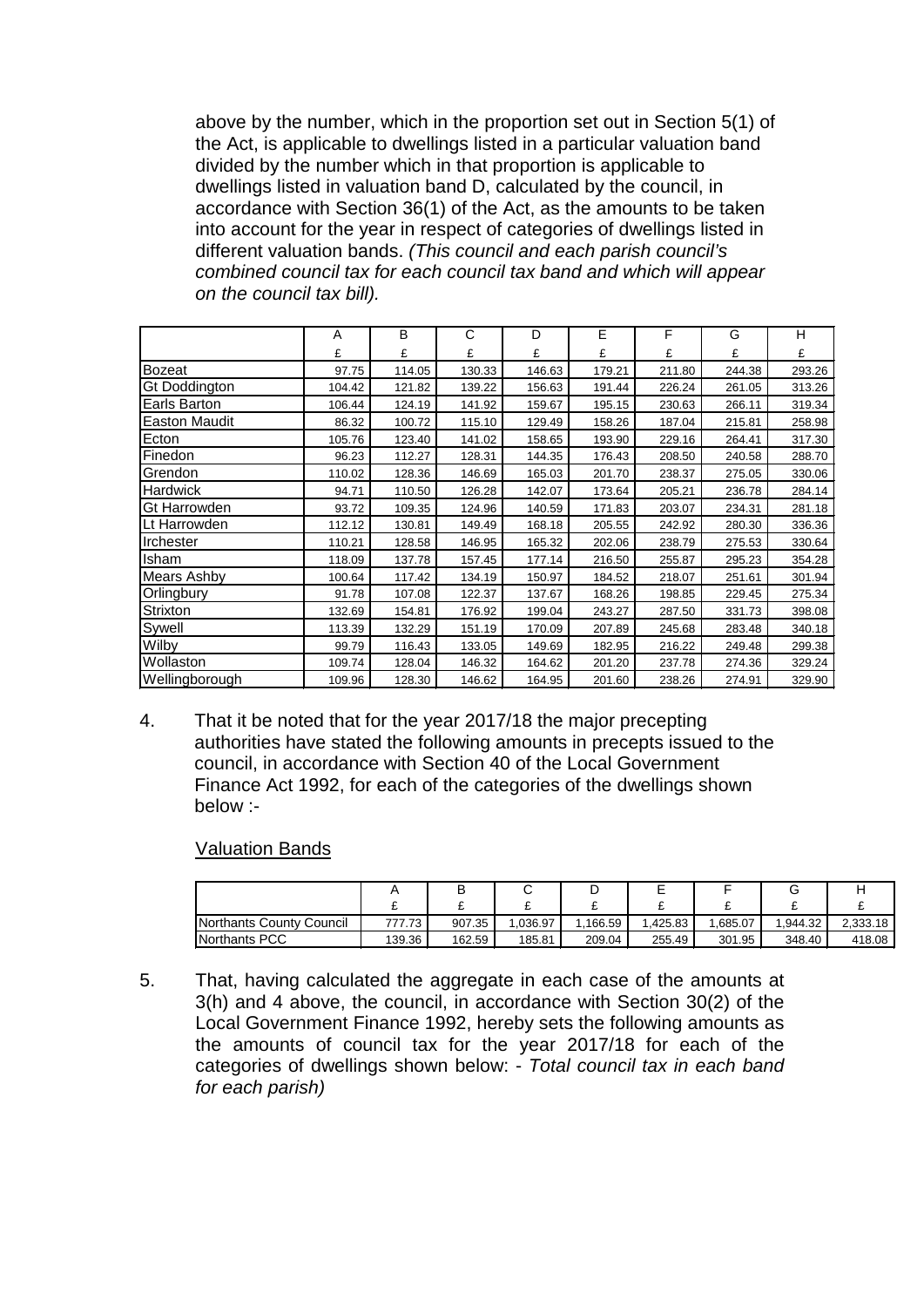# Valuation Bands

|                    | A        | B        | C        | D        | E        | F        | G        | н        |
|--------------------|----------|----------|----------|----------|----------|----------|----------|----------|
|                    | £        | £        | £        | £        | £        | £        | £        | £        |
| <b>Bozeat</b>      | 1,014.84 | 1,183.99 | 1,353.11 | 1,522.26 | 1,860.53 | 2,198.82 | 2,537.10 | 3,044.52 |
| Gt Doddington      | 1,021.51 | 1,191.76 | 1,362.00 | 1,532.26 | 1,872.76 | 2,213.26 | 2,553.77 | 3,064.52 |
| Earls Barton       | 1,023.53 | 1,194.13 | 1,364.70 | 1,535.30 | 1,876.47 | 2,217.65 | 2,558.83 | 3,070.60 |
| Easton Maudit      | 1,003.41 | 1,170.66 | 1,337.88 | 1,505.12 | 1,839.58 | 2,174.06 | 2,508.53 | 3,010.24 |
| Ecton              | 1,022.85 | 1,193.34 | 1,363.80 | 1,534.28 | 1,875.22 | 2,216.18 | 2,557.13 | 3,068.56 |
| Finedon            | 1,013.32 | 1,182.21 | 1,351.09 | 1,519.98 | 1,857.75 | 2,195.52 | 2,533.30 | 3,039.96 |
| Grendon            | 1,027.11 | 1,198.30 | 1,369.47 | 1,540.66 | 1,883.02 | 2,225.39 | 2,567.77 | 3,081.32 |
| <b>Hardwick</b>    | 1,011.80 | 1,180.44 | 1,349.06 | 1,517.70 | 1,854.96 | 2,192.23 | 2,529.50 | 3,035.40 |
| Gt Harrowden       | 1,010.81 | 1,179.29 | 1,347.74 | 1,516.22 | 1,853.15 | 2,190.09 | 2,527.03 | 3,032.44 |
| ILt Harrowden      | 1,029.21 | 1,200.75 | 1,372.27 | 1,543.81 | 1,886.87 | 2,229.94 | 2,573.02 | 3,087.62 |
| Irchester          | 1,027.30 | 1,198.52 | 1,369.73 | 1,540.95 | 1,883.38 | 2,225.81 | 2,568.25 | 3,081.90 |
| Isham              | 1,035.18 | 1,207.72 | 1,380.23 | 1,552.77 | 1,897.82 | 2,242.89 | 2,587.95 | 3,105.54 |
| <b>Mears Ashby</b> | 1,017.73 | 1,187.36 | 1,356.97 | 1,526.60 | 1,865.84 | 2,205.09 | 2,544.33 | 3,053.20 |
| Orlingbury         | 1,008.87 | 1,177.02 | 1,345.15 | 1,513.30 | 1,849.58 | 2,185.87 | 2,522.17 | 3,026.60 |
| Strixton           | 1,049.78 | 1,224.75 | 1,399.70 | 1,574.67 | 1,924.59 | 2,274.52 | 2,624.45 | 3,149.34 |
| Sywell             | 1,030.48 | 1,202.23 | 1,373.97 | 1,545.72 | 1,889.21 | 2,232.70 | 2,576.20 | 3,091.44 |
| Wilby              | 1,016.88 | 1,186.37 | 1,355.83 | 1,525.32 | 1,864.27 | 2,203.24 | 2,542.20 | 3,050.64 |
| Wollaston          | 1,026.83 | 1,197.98 | 1,369.10 | 1,540.25 | 1,882.52 | 2,224.80 | 2,567.08 | 3,080.50 |
| Wellingborough     | 1,027.05 | 1,198.24 | 1,369.40 | 1,540.58 | 1,882.92 | 2,225.28 | 2,567.63 | 3,081.16 |

6. The council has determined that its relevant basic amount of council tax for 2017-18 is **not** excessive in accordance with principles approved under Section 52ZB Local Government Finance Act 1992.

The Borough Council of Wellingborough, as the billing authority, has **not** been notified by a major precepting authority that its relevant basic amount of council tax for 2017-18 is excessive. Therefore the billing authority is not required to hold a referendum in accordance with Section 52ZK Local Government Finance Act 1992.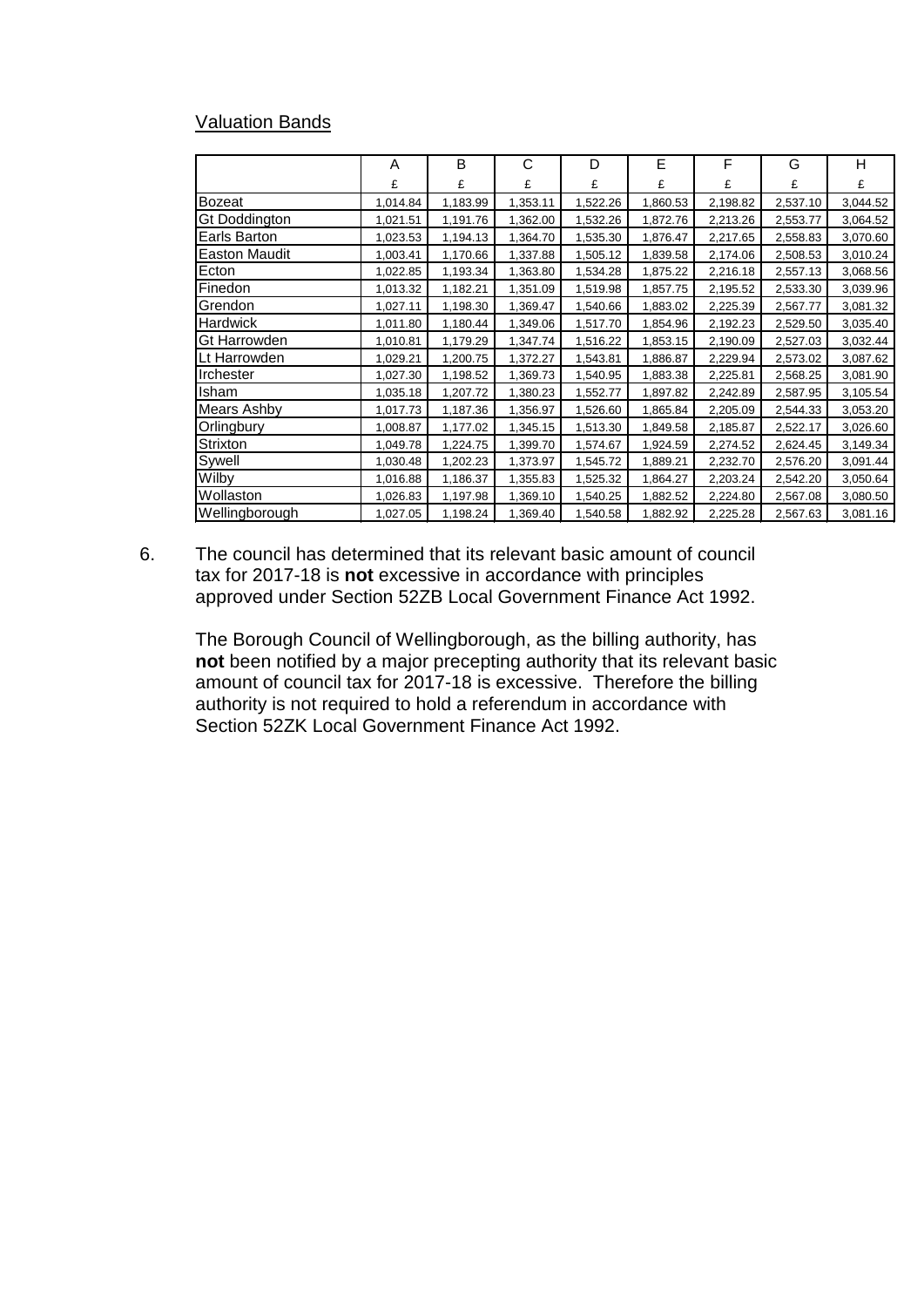|                            |                 | 2016-17          |                            |                 | 2017-18          |                            |                |
|----------------------------|-----------------|------------------|----------------------------|-----------------|------------------|----------------------------|----------------|
|                            |                 |                  | Council<br><b>Tax Band</b> |                 |                  | Council<br><b>Tax Band</b> | Council<br>Tax |
| <b>Parish/Town Council</b> | <b>Tax Base</b> | <b>Precepts</b>  | D                          | <b>Tax Base</b> | <b>Precepts</b>  | D                          | Change         |
|                            |                 | £                | £                          |                 | £                | £                          |                |
| <b>Bozeat</b>              | 754             | 30,850           | 40.92                      | 756             | 30,936           | 40.92                      | 0.00%          |
| <b>Great Doddington</b>    | 489             | 25,000           | 51.12                      | 491             | 25,000           | 50.92                      | $-0.39%$       |
| Earls Barton               | 1,838           | 99,996           | 54.40                      | 1,936           | 104,466          | 53.96                      | $-0.81%$       |
| <b>Easton Maudit</b>       | 41              | 975              | 23.78                      | 41              | 975              | 23.78                      | 0.00%          |
| Ecton                      | 229             | 12,229           | 53.40                      | 231             | 12,229           | 52.94                      | $-0.86%$       |
| Finedon                    | 1,404           | 54,255           | 38.64                      | 1,434           | 55,410           | 38.64                      | 0.00%          |
| Grendon                    | 242             | 14,355           | 59.32                      | 242             | 14,355           | 59.32                      | 0.00%          |
| <b>Hardwick</b>            | 44              | 1,600            | 36.36                      | 44              | 1,600            | 36.36                      | 0.00%          |
| <b>Great Harrowden</b>     | 43              | 1,180            | 27.44                      | 43              | 1,500            | 34.88                      | 27.11%         |
| Little Harrowden           | 329             | 20,394           | 61.99                      | 333             | 20,802           | 62.47                      | 0.77%          |
| Irchester                  | 1,497           | 81,755           | 54.61                      | 1,497           | 89,236           | 59.61                      | 9.16%          |
| Isham                      | 311             | 22,500           | 72.35                      | 315             | 22,500           | 71.43                      | $-1.27%$       |
| <b>Mears Ashby</b>         | 221             | 9,000            | 40.72                      | 232             | 10,500           | 45.26                      | 11.15%         |
| Orlingbury                 | 229             | 7,546            | 32.95                      | 232             | 7,415            | 31.96                      | $-3.00%$       |
| Strixton                   | 15              | 1,400            | 93.33                      | 15              | 1,400            | 93.33                      | 0.00%          |
| Sywell                     | 361             | 22,000           | 60.94                      | 365             | 23,500           | 64.38                      | 5.64%          |
| Wilby                      | 216             | 9,500            | 43.98                      | 216             | 9,500            | 43.98                      | 0.00%          |
| Wollaston                  | 1,194           | 68,368           | 57.26                      | 1,196           | 70,455           | 58.91                      | 2.88%          |
| <b>Total Parishes</b>      | 9,457           | 482,903          | 51.06                      | 9,619           | 501,779          | 52.17                      | 2.17%          |
| Wellingborough Town        | 14,023          | 830,723          | 59.24                      | 14,230          | 842,985          | 59.24                      | 0.00%          |
| <b>TOTAL</b>               |                 | 23,480 1,313,626 |                            |                 | 23,849 1,344,764 |                            |                |

# **2017-18 Parish Council Precepts**

# **12. NOTIFICATION OF URGENT ACTION – MONITORING OFFICER**

The annexed circulated report of the Chief Executive was received in relation to the urgent action taken on 19 January 2017 to extend the appointment of the Monitoring Officer.

**RESOLVED** that the urgent action taken be noted, and that the appointment of Sue Lyons, Head of Democratic Services at Kettering Borough Council, as the Borough Council of Wellingborough's Monitoring Officer be endorsed until 30 December 2017, or earlier, subject to the outcome of a structural review.

### **13. CORRESPONDENCE, COMMUNICATIONS AND OTHER BUSINESS BROUGHT FORWARD BY THE DIRECTION OF THE MAYOR OR THE CHAIRMAN OF THE MEETING**

#### **Castle Working Group**

The Leader proposed that he and Councillors Bailey, Harrington, Morrall and L Lawman be appointed from the Conservative group. The Leader of the Opposition proposed that he and Councillor Anslow be appointed from the Labour group. This was seconded by Councillor Partridge-Underwood and on being put to the vote declared carried.

#### **Market Working Group**

The Leader proposed that he be removed from the Market Working Group and that Councillor Skittrall be appointed thereto. This proposal was seconded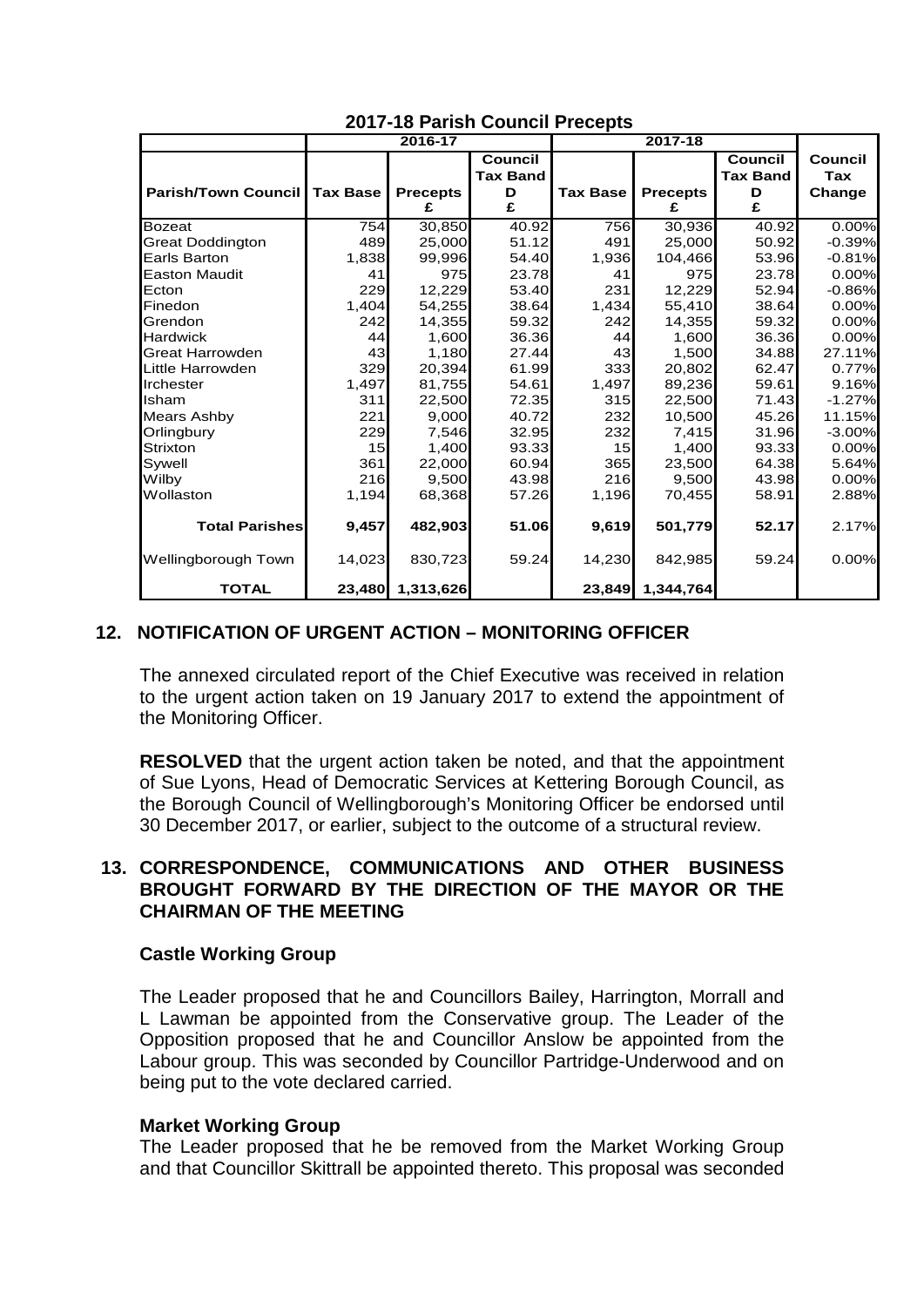by Councillor Partridge-Underwood and on being put to the vote this was declared carried.

# **RESOLVED** that:

- (i) Councillors Anslow, Bailey, Griffiths, Harrington, Morrall, L Lawman and Scarborough be appointed to the Castle Working Group;
- (ii) Councillor Griffiths be removed from the Market Working Group and Councillor Skittrall be appointed thereto.

## **14. EXCLUSION OF PRESS AND PUBLIC**

**RESOLVED** that the press and public be excluded from the meeting during consideration of the following items in accordance with Section 100A (4) to the Local Government Act 1972 on the grounds that they would involve the likely disclosure of exempt information of the descriptions shown in schedule 12A to the Act:

**Minute no.** Item **Item Paragraph of 12A** 

# 15 Senior Management Structure **E1**

#### **15. SENIOR MANAGEMENT STRUCTURE**

The annexed circulated exempt report of the Leader of the council was received in relation to the reduction of the senior management team in order to reduce costs and to focus available budget on the priorities of the council.

The report detailed the savings of £1.1m that were required over the next financial year. As there was no statutory requirement for a local authority to employ a chief executive, it was proposed, in common with other local authorities, to reduce the senior management team, changing to a 'Head of Paid Service model' of management; thus resulting in the deletion of the post of chief executive.

An interim structure would be put in place whilst work on a new structure was taking place, with a report being presented to the council meeting on 11 April 2017.

During this interim period the roles of Head of Paid Service and Electoral Registration Officer/Returning Officer needed to be assigned to other officers.

It was proposed that the current Head of Finance be designated as the Head of Paid Service, and the current Head of Resources be assigned the Electoral Registration Officer/Returning Officer roles. The Head of Resources' post would be increased from part-time to full-time. The Head of Finance would be appointed as Interim Managing Director and Head of Paid Service, and the Head of Resource and Head of Planning and Local Development would be Interim Directors with effect from 24 February 2017, pending a full restructure of the council's senior management team.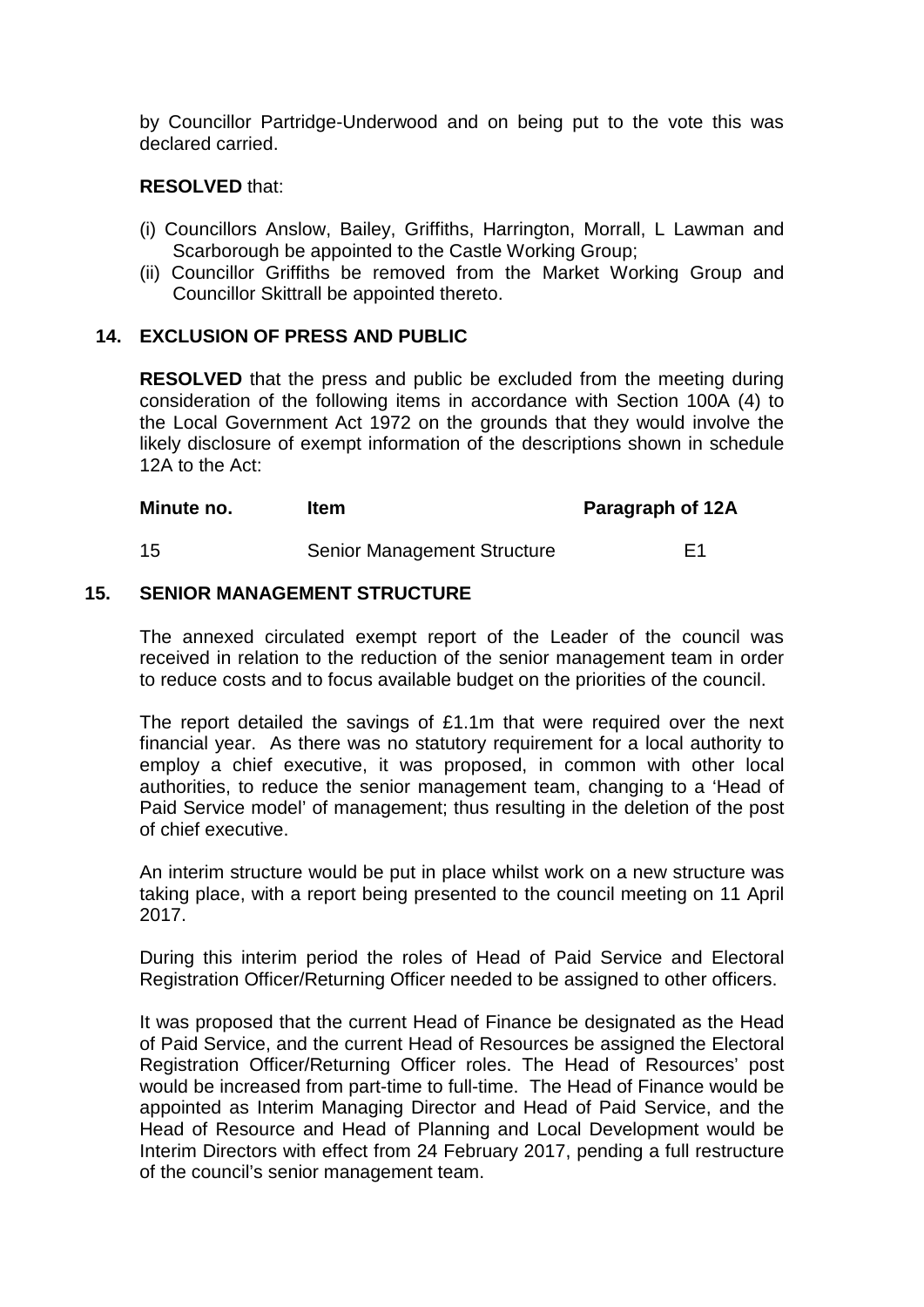A lengthy debate ensued regarding the proposals before council.

There was considerable shock from a number of members about the proposal as they stated that they had been unaware that this was under consideration. Many raised serious concern about the redundancy of the chief executive who, with considerable challenges, had done an excellent job during the last five years.

They considered that the current Heads of Service would not be able to cope with the workload and that this was a backward step. They stressed that officers did an excellent job but that the workload of the chief executive could not be absorbed by the senior team without more work being passed down to officers who were already under pressure.

Other authorities and companies who had gone down this model management route had experienced serious problems, particularly with the 'primus inter pares' model - first among equals - which, was sometimes not effective in practice.

Some members considered that there would be no strategic guidance for councillors, and senior officers would struggle to represent the council at meetings across the county and further afield when they would also need to continue to manage their existing workload. It was considered that this was not the appropriate management model for the council.

Councillor Scarborough moved the following amendment: that this item be referred back to the Resources Committee to consider as part of a wider review of the senior management structure. This was seconded by Councillor Emerson.

Before putting the amendment to the vote Councillor Henley asked that there be a recorded vote under rule 4.1.6(d) of the constitution. This was seconded by Councillor Scarborough and supported by eight councillors.

The following votes were cast:

| For:     | Councillors Aslam, Abram, Emerson, Francis, Henley, Maguire,<br>Scarborough and Watts (no. 8);                                                                                                                                                                                                              |
|----------|-------------------------------------------------------------------------------------------------------------------------------------------------------------------------------------------------------------------------------------------------------------------------------------------------------------|
| Against: | Bailey, Beirne, Bone, Carr, Ekins, Gough, Graves, Griffiths,<br>Hallam, Harrington, G Lawman, L Lawman, Lloyd, Partridge-<br>Underwood, Scanlon, Simmons, Skittrall, Walia, Ward and V<br>Waters (no. 20)                                                                                                   |
|          | $\mathbf{A}$ , $\mathbf{A}$ , $\mathbf{A}$ , $\mathbf{A}$ , $\mathbf{A}$ , $\mathbf{A}$ , $\mathbf{A}$ , $\mathbf{A}$ , $\mathbf{A}$ , $\mathbf{A}$ , $\mathbf{A}$ , $\mathbf{A}$ , $\mathbf{A}$ , $\mathbf{A}$ , $\mathbf{A}$ , $\mathbf{A}$ , $\mathbf{A}$ , $\mathbf{A}$ , $\mathbf{A}$ , $\mathbf{A}$ , |

Abstention: None (no. 0);

Absent: Councillors Allebone, Anslow, Bell, Morrall, Patel, Stevenson and York (no.7)